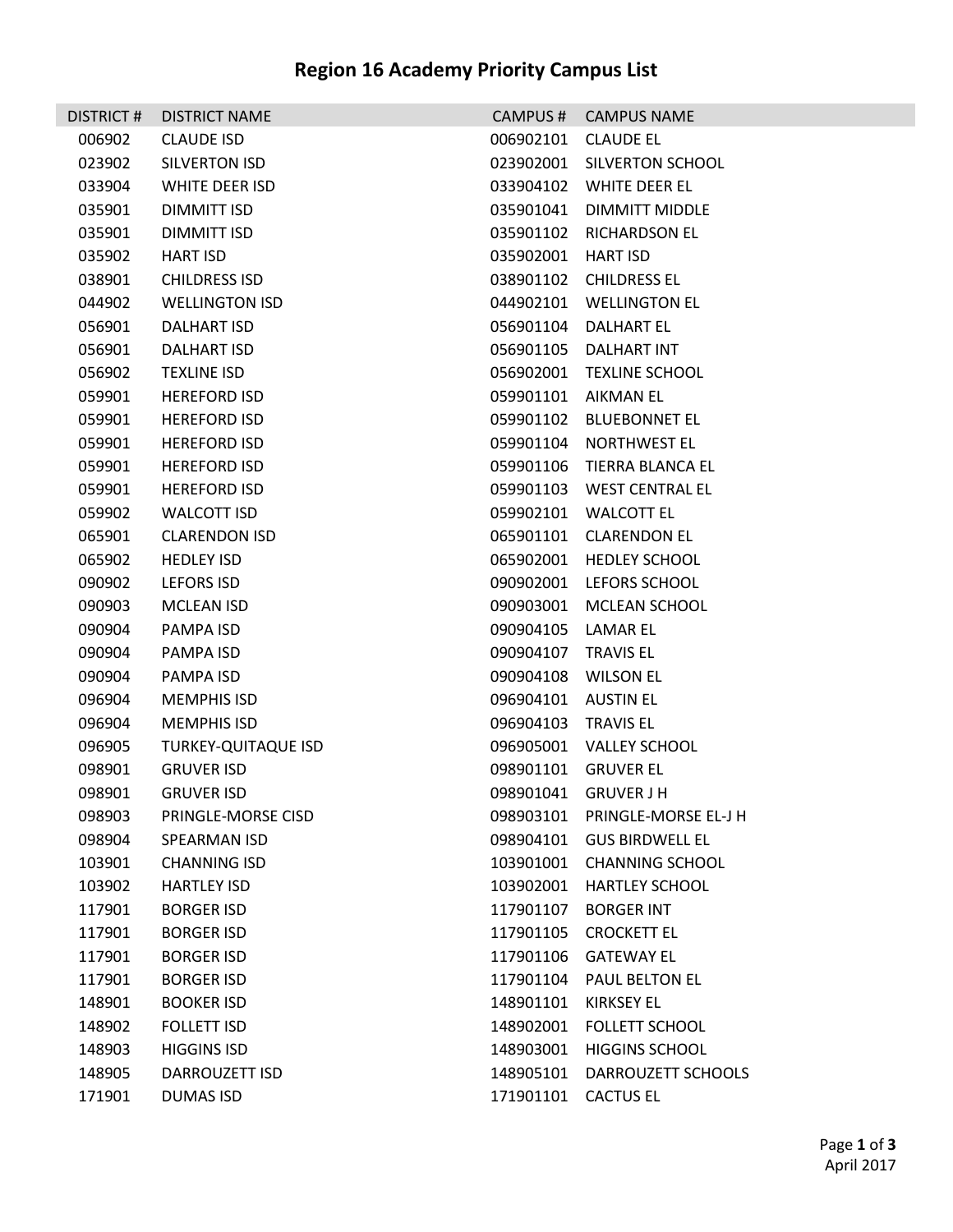## **Region 16 Academy Priority Campus List**

| <b>DISTRICT#</b> | <b>DISTRICT NAME</b> | CAMPUS#             | <b>CAMPUS NAME</b>               |  |
|------------------|----------------------|---------------------|----------------------------------|--|
| 171901           | DUMAS ISD            | 171901106 DUMAS INT |                                  |  |
| 171901           | <b>DUMAS ISD</b>     |                     | 171901105 GREEN ACRES EL         |  |
| 171901           | DUMAS ISD            |                     | 171901102 MORNINGSIDE EL         |  |
| 171901           | <b>DUMAS ISD</b>     | 171901104 SUNSET EL |                                  |  |
| 171902           | <b>SUNRAY ISD</b>    | 171902101 SUNRAY EL |                                  |  |
| 171902           | <b>SUNRAY ISD</b>    |                     | 171902041 SUNRAY MIDDLE          |  |
| 179901           | PERRYTON ISD         |                     | 179901103 EDWIN F WILLIAMS INT   |  |
| 179901           | PERRYTON ISD         |                     | 179901102 JAMES L WRIGHT EL      |  |
| 179901           | PERRYTON ISD         |                     | 179901101 PERRYTON KINDER        |  |
| 180903           | <b>ADRIAN ISD</b>    |                     | 180903001 ADRIAN SCHOOL          |  |
| 185901           | <b>BOVINA ISD</b>    | 185901101 BOVINA EL |                                  |  |
| 185902           | <b>FARWELL ISD</b>   |                     | 185902101    FARWELL EL          |  |
| 185903           | <b>FRIONA ISD</b>    | 185903101 FRIONA EL |                                  |  |
| 185903           | <b>FRIONA ISD</b>    |                     | 185903102 FRIONA PRI             |  |
| 185904           | LAZBUDDIE ISD        |                     | 185904001 LAZBUDDIE SCHOOL       |  |
| 188901           | AMARILLO ISD         |                     | 188901101 AVONDALE EL            |  |
| 188901           | AMARILLO ISD         | 188901103 BIVINS EL |                                  |  |
| 188901           | AMARILLO ISD         |                     | 188901170 CARVER EL ACADEMY      |  |
| 188901           | AMARILLO ISD         |                     | 188901104 CORONADO EL            |  |
| 188901           | AMARILLO ISD         |                     | 188901105 EASTRIDGE EL           |  |
| 188901           | AMARILLO ISD         |                     | 188901106 EMERSON EL             |  |
| 188901           | AMARILLO ISD         |                     | 188901107 FOREST HILL EL         |  |
| 188901           | AMARILLO ISD         |                     | 188901108 GLENWOOD EL            |  |
| 188901           | AMARILLO ISD         |                     | 188901109 HAMLET EL              |  |
| 188901           | AMARILLO ISD         |                     | 188901111 HUMPHREY'S HIGHLAND EL |  |
| 188901           | <b>AMARILLO ISD</b>  | 188901112 LAMAR EL  |                                  |  |
| 188901           | AMARILLO ISD         |                     | 188901113 LANDERGIN EL           |  |
| 188901           | <b>AMARILLO ISD</b>  |                     | 188901114 LAWNDALE EL            |  |
| 188901           | <b>AMARILLO ISD</b>  | 188901115 LEE EL    |                                  |  |
| 188901           | <b>AMARILLO ISD</b>  | 188901134           | <b>MESA VERDE EL</b>             |  |
| 188901           | AMARILLO ISD         | 188901119           | OAK DALE EL                      |  |
| 188901           | AMARILLO ISD         | 188901121           | PARAMOUNT TERRACE EL             |  |
| 188901           | AMARILLO ISD         | 188901122           | PLEASANT VALLEY EL               |  |
| 188901           | AMARILLO ISD         | 188901123           | RIDGECREST EL                    |  |
| 188901           | AMARILLO ISD         | 188901124 ROGERS EL |                                  |  |
| 188901           | AMARILLO ISD         | 188901126           | <b>SAN JACINTO EL</b>            |  |
| 188901           | AMARILLO ISD         | 188901125           | <b>SANBORN EL</b>                |  |
| 188901           | AMARILLO ISD         | 188901127           | <b>SOUTH GEORGIA EL</b>          |  |
| 188901           | AMARILLO ISD         |                     | 188901128 SOUTH LAWN EL          |  |
| 188901           | AMARILLO ISD         | 188901130           | <b>SUNRISE EL</b>                |  |
| 188901           | <b>AMARILLO ISD</b>  | 188901143           | <b>TRADEWIND EL</b>              |  |
| 188901           | <b>AMARILLO ISD</b>  | 188901132           | <b>WHITTIER EL</b>               |  |